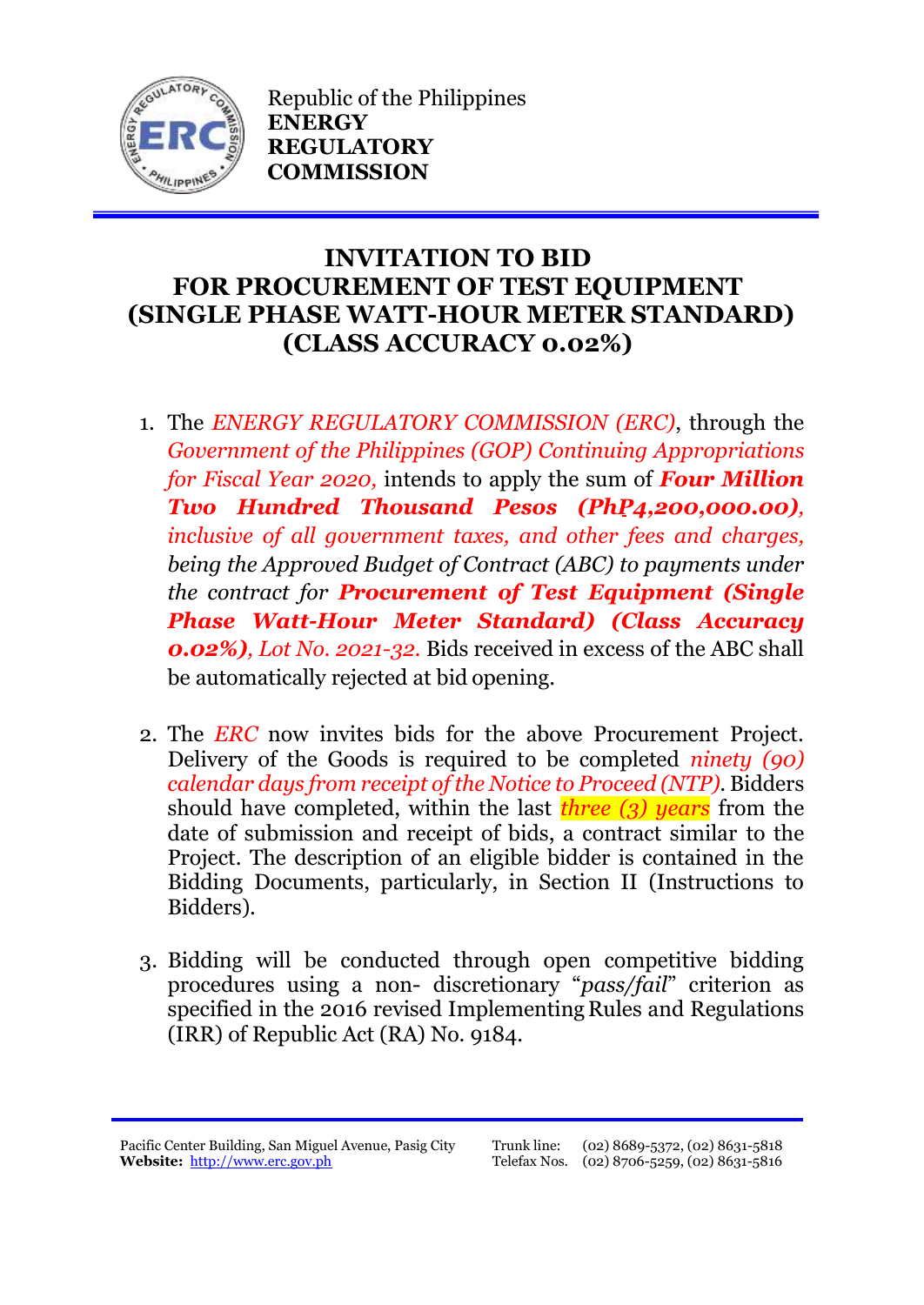Bidding is restricted to Filipino citizens/sole proprietorships, partnerships, or organizations with at least sixty percent (60%) interest or outstanding capital stock belonging to citizens of the Philippines, and to citizens or organizations of a country the laws or regulations of which grant similar rights or privileges to Filipino citizens, pursuant to RA No. 5183.

- 4. Prospective Bidders may obtain further information from *ERC BAC Secretariat* and inspect the Bidding Documents at the address given below during *Monday to Friday, 9:00 A.M. to 4:00 P.M*.
- 5. A complete set of Bidding Documents may be acquired by interested Bidders on *25 May 2021* from the given address and website(s) below *and upon payment of the applicable fee for the Bidding Documents, pursuant to the latest Guidelines issued by the GPPB, in the amount of Five Thousand Pesos (PhP5,000.00)*. The Procuring Entity shall allow the bidder to present its proof of payment for the fees *in person.*
- 6. The *ERC BAC* will hold a Pre-Bid Conference<sup>1</sup> , which shall be open to prospective bidders, on *01 June 2021, 10:00 A.M. through videoconferencing via MS Teams, which can be accessed through:*

[https://teams.microsoft.com/l/meetup-](https://teams.microsoft.com/l/meetup-join/19%3ameeting_NGFkMWU0N2ItMjhmNC00Y2RjLWIyMjAtNTAyMDFkMTdhOTc3%40thread.v2/0?context=%7b%22Tid%22%3a%2234a3c75d-10fe-482b-9220-04df09540e89%22%2c%22Oid%22%3a%225f074c63-51dc-4812-9356-3479a48fb753%22%7d)

[join/19%3ameeting\\_NGFkMWU0N2ItMjhmNC00Y2RjLWIyMjAtNTAyMD](https://teams.microsoft.com/l/meetup-join/19%3ameeting_NGFkMWU0N2ItMjhmNC00Y2RjLWIyMjAtNTAyMDFkMTdhOTc3%40thread.v2/0?context=%7b%22Tid%22%3a%2234a3c75d-10fe-482b-9220-04df09540e89%22%2c%22Oid%22%3a%225f074c63-51dc-4812-9356-3479a48fb753%22%7d) [FkMTdhOTc3%40thread.v2/0?context=%7b%22Tid%22%3a%2234a3c75d-](https://teams.microsoft.com/l/meetup-join/19%3ameeting_NGFkMWU0N2ItMjhmNC00Y2RjLWIyMjAtNTAyMDFkMTdhOTc3%40thread.v2/0?context=%7b%22Tid%22%3a%2234a3c75d-10fe-482b-9220-04df09540e89%22%2c%22Oid%22%3a%225f074c63-51dc-4812-9356-3479a48fb753%22%7d)[10fe-482b-9220-04df09540e89%22%2c%22Oid%22%3a%225f074c63-51dc-](https://teams.microsoft.com/l/meetup-join/19%3ameeting_NGFkMWU0N2ItMjhmNC00Y2RjLWIyMjAtNTAyMDFkMTdhOTc3%40thread.v2/0?context=%7b%22Tid%22%3a%2234a3c75d-10fe-482b-9220-04df09540e89%22%2c%22Oid%22%3a%225f074c63-51dc-4812-9356-3479a48fb753%22%7d)[4812-9356-3479a48fb753%22%7d](https://teams.microsoft.com/l/meetup-join/19%3ameeting_NGFkMWU0N2ItMjhmNC00Y2RjLWIyMjAtNTAyMDFkMTdhOTc3%40thread.v2/0?context=%7b%22Tid%22%3a%2234a3c75d-10fe-482b-9220-04df09540e89%22%2c%22Oid%22%3a%225f074c63-51dc-4812-9356-3479a48fb753%22%7d)

7. Bids must be duly received by the BAC Secretariat through manual submission at the office address indicated below on or before *18 June 2021, 12:00 P.M.* Late bids shall not be accepted. Bidders are requested to submit one (1) original and one (1) copy of their bids. Bidders are likewise requested to bring the originals of the documents submitted and present the same for comparison during the bid opening.

<u>.</u>

<sup>&</sup>lt;sup>1</sup> May be deleted in case the ABC is less than One Million Pesos (PhP1,000,000) where the Procuring Entity may not hold a Pre-Bid Conference.